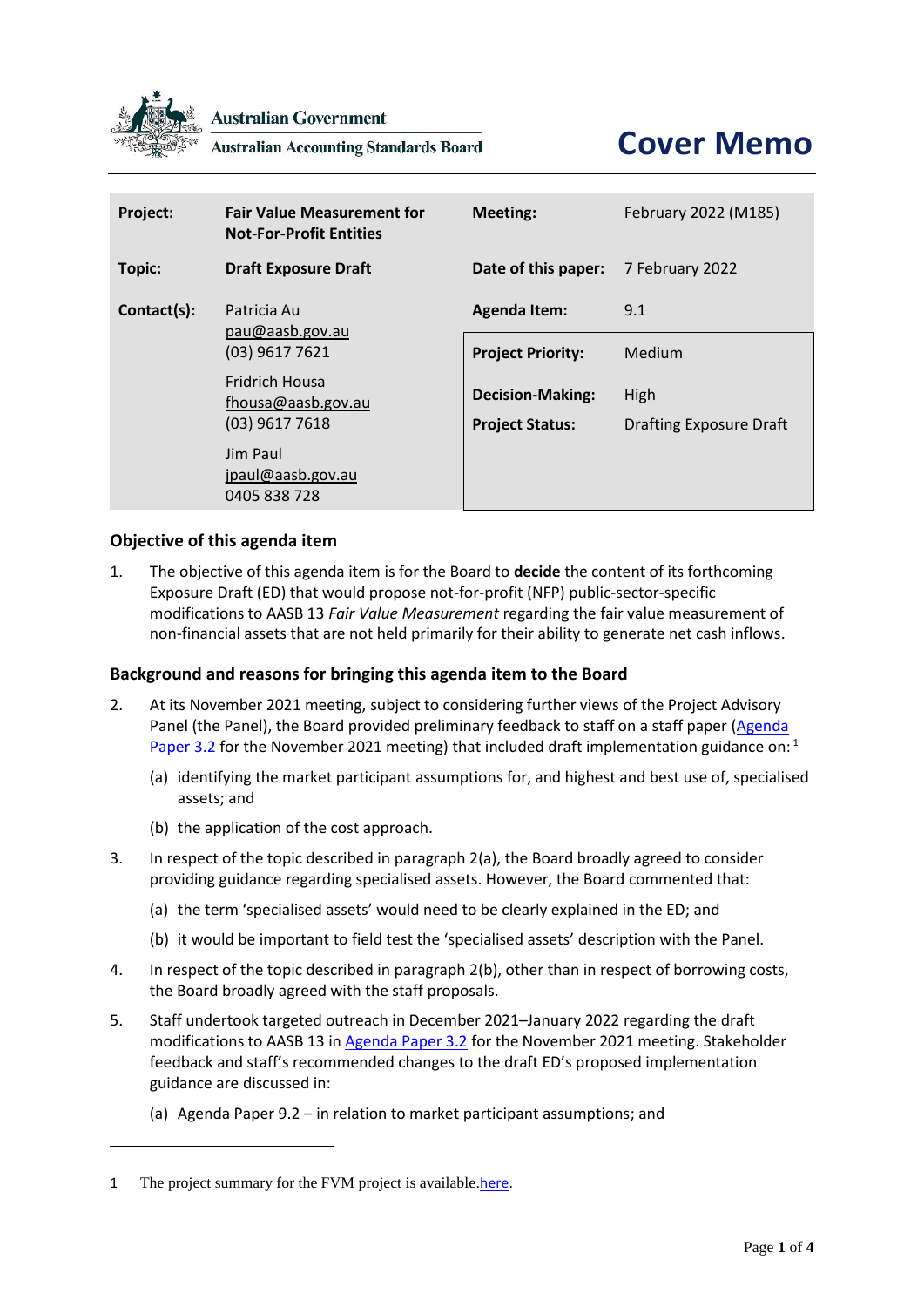- (b) Agenda Paper 9.3 in relation to the application of the cost approach.
- 6. Agenda Paper 9.3 is a working draft ED annotated with staff notes and questions for Board members. It addresses comments from Board members at the November 2021 meeting and stakeholder feedback received through the targeted outreach.
- 7. At the February 2022 meeting, staff ask the Board to consider the staff's recommended approach to providing guidance regarding market participant assumptions in Agenda Paper 9.2, and the working draft ED (Agenda Paper 9.3) and decide the content of the ED.

# **Summary of staff recommended changes to the implementation guidance proposed in the draft ED**

8. The following table summarises the key changes staff recommend making to the implementation guidance proposed in the draft ED, compared with the draft guidance contained in **Agenda Paper 3.2** for the November 2021 meeting.

| <b>Topic</b>                                                                                                                  | Key proposals suggested in<br><b>Agenda Paper 3.2</b> for the<br>November 2021 meeting                                                              | <b>Suggested changes reflected</b><br>in Agenda Paper 9.3 for this<br>meeting                                                                                                                                                                                                                                                                                                                 |  |  |  |
|-------------------------------------------------------------------------------------------------------------------------------|-----------------------------------------------------------------------------------------------------------------------------------------------------|-----------------------------------------------------------------------------------------------------------------------------------------------------------------------------------------------------------------------------------------------------------------------------------------------------------------------------------------------------------------------------------------------|--|--|--|
| Market participant<br>assumptions to use in fair<br>value measurements<br>(Discussed in Agenda Paper 9.2<br>for this meeting) | Based on whether an asset is:<br>(a) specialised; and<br>(b) a market participant other<br>than the holder of the<br>asset is readily identifiable. | Instead of basing guidance on<br>whether an asset is specialised,<br>proposing guidance to clarify<br>the application of the concept<br>of "maximising the use of<br>relevant observable inputs and<br>minimising the use of<br>unobservable inputs" in<br>AASB 13 paragraph 61.                                                                                                              |  |  |  |
| The 'financially feasible use'<br>aspect of highest and best use                                                              | Proposed amending AASB 13<br>paragraph 28(c).                                                                                                       | Instead of amending AASB 13<br>paragraph 28(c), add<br>implementation guidance to<br>explain how the 'financially<br>feasible use' concept applies to<br>NFP public sector entities.                                                                                                                                                                                                          |  |  |  |
| Application of the cost approach:                                                                                             |                                                                                                                                                     |                                                                                                                                                                                                                                                                                                                                                                                               |  |  |  |
| Borrowing costs under the cost<br>approach<br>(Also see Agenda Paper 9.2 for<br>this meeting)                                 | For certain specialised assets,<br>the entity's own borrowing<br>rate can be used to estimate<br>borrowing costs.                                   | Specific guidance regarding<br>borrowing costs should not be<br>proposed. This is because the<br>proposed guidance regarding<br>market participant<br>assumptions to use for fair<br>value measurement would be<br>sufficient in identifying the<br>assumptions to use when<br>estimating borrowing costs, if<br>those costs are included in an<br>asset's current replacement<br>cost (CRC). |  |  |  |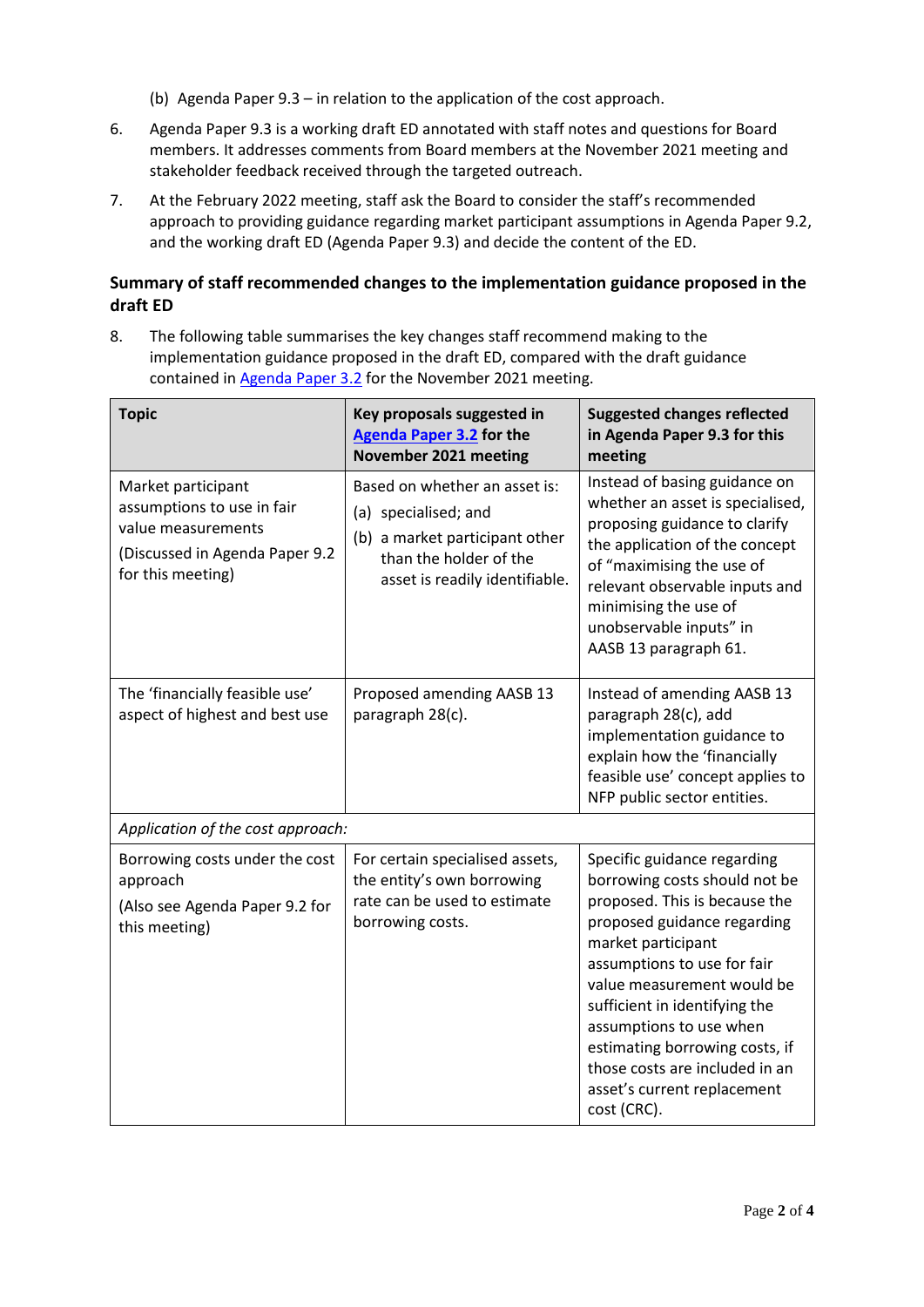| <b>Topic</b>                                                        | Key proposals suggested in<br><b>Agenda Paper 3.2</b> for the<br>November 2021 meeting                                                                                                                                                                                                                               | <b>Suggested changes reflected</b><br>in Agenda Paper 9.3 for this<br>meeting                                                                                                                                                                                            |
|---------------------------------------------------------------------|----------------------------------------------------------------------------------------------------------------------------------------------------------------------------------------------------------------------------------------------------------------------------------------------------------------------|--------------------------------------------------------------------------------------------------------------------------------------------------------------------------------------------------------------------------------------------------------------------------|
| Nature of component costs to<br>include in an asset's CRC           | All necessary costs intrinsically<br>linked to acquiring the asset at<br>the measurement date should<br>be included in an asset's CRC.<br>which would include any costs<br>required to restore another<br>entity's asset disturbed during<br>the hypothetical replacement<br>of the asset subject to<br>measurement. | Such restoration costs should<br>only be included in an asset's<br>CRC if they relate to an asset of<br>an entity outside the<br>consolidated group to which<br>the holder of the asset subject<br>to measurement belongs.                                               |
| Assumed location of an asset<br>measured under the cost<br>approach | Assume the asset will be<br>replaced in its existing<br>location, even if it would be<br>feasible to replace the asset in<br>a cheaper location.                                                                                                                                                                     | No suggested changes to the<br>November 2021 draft<br>proposals.                                                                                                                                                                                                         |
| Economic obsolescence under<br>the cost approach                    | Economic obsolescence should<br>not be identified if there is<br>more than an insignificant<br>chance that future increases in<br>the demand for its services will<br>largely eliminate that<br>overcapacity within the<br>foreseeable future.                                                                       | Remove probability threshold<br>from the draft guidance so that<br>economic obsolescence should<br>not be identified as an asset<br>for any 'surplus capacity'<br>necessary for stand-by or<br>safety purposes, even if it is<br>seldom, or never, actively<br>utilised. |

9. The Preface section of the working draft ED, under the "Main requirements" heading, summarises the staff recommendations (page 9 of Agenda Paper 9.3).

## **Attachments**

- 10. Papers for this agenda item are:
	- (a) Agenda Paper 9.2: Draft modifications to AASB 13 Market participant assumptions
	- (b) Agenda Paper 9.3: Working draft Exposure Draft
	- (c) Agenda Paper 9.4: Minutes of Panel meeting held on 1 December 2021 (in supplementary folder)
	- (d) Agenda Paper 9.5: Staff paper dated 16 December 2021 used in targeted outreach (in supplementary folder).